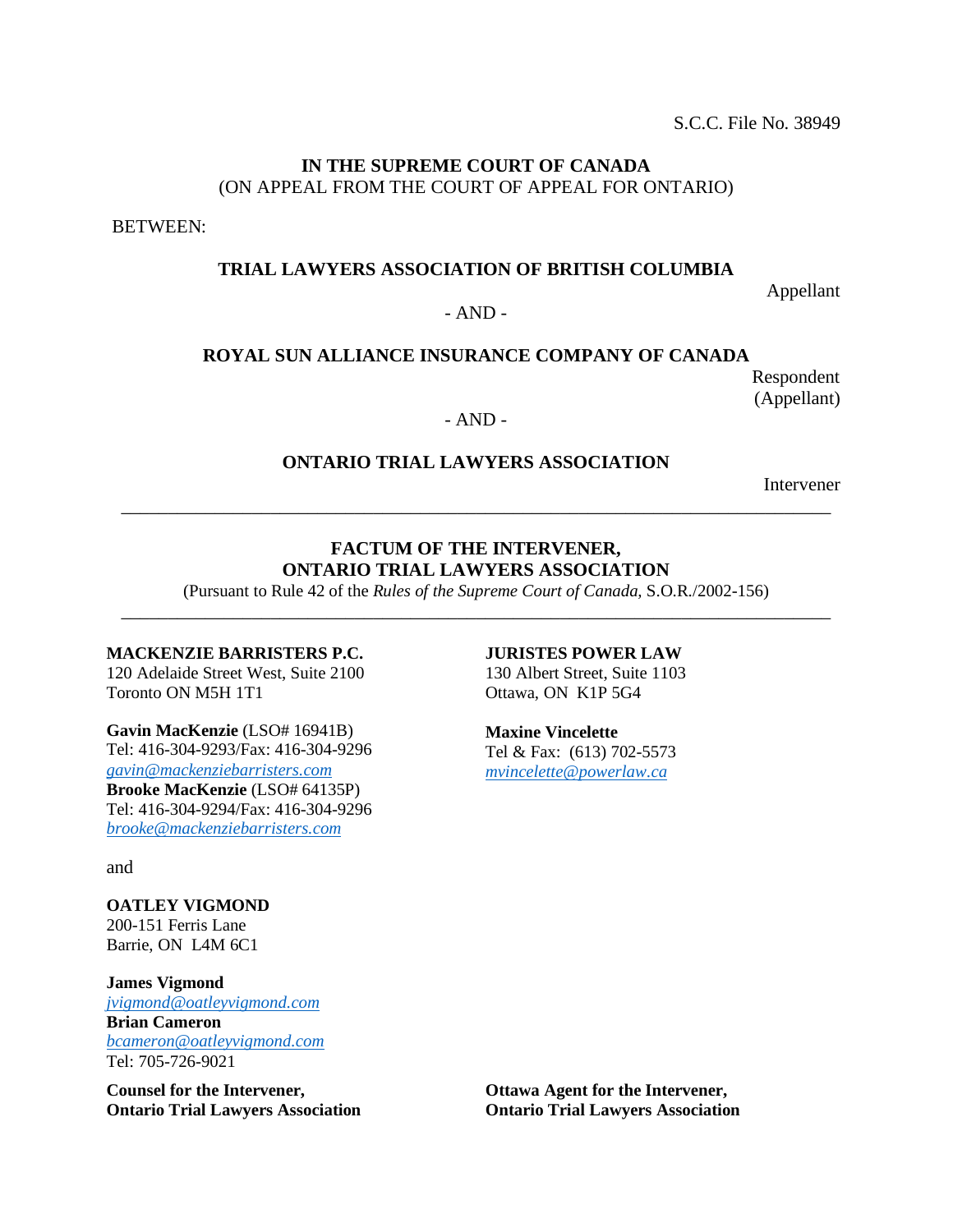## **ORIGINAL TO: THE REGISTRAR**

Supreme Court of Canada 301 Wellington Street Ottawa, ON K1A 0J1

#### **COPIES TO:**

**HUNTER LITIGATION CHAMBERS** 2100-1040 West Georgia Street

Vancouver, BC V6E 4H1

**Ryan D.W. Dalziel Esher V. Madhur** Tel: (604) 891-2416 Fax: (604) 547-4554 *[rdalziel@litigationchambers.com](mailto:rdalziel@litigationchambers.com)*

and

### **MURPHY BATTISTA LLP**

2020-650 West Georgia Street Vancouver, BC V6B 4N7

#### **Kevin Gourlay**

Tel: (604) 683-9621 Fax: (604) 683-5084 *[gourlay@murphybattista.com](mailto:gourlay@murphybattista.com)*

**Counsel for the Appellant, Trial Lawyers Association of British Columbia** 

#### **BELL TEMPLE LLP**

1300-393 Unviersity Avenue Toronto, ON M5G 1E6

**David A. Tompkins Trevor J. Buckley** Tel: (416) 581-8200 Fax: (416) 596-0952 *[dtompkins@belltemple.com](mailto:dtompkins@belltemple.com)*

**Counsel for the Respondent, Royal and Sun Alliance Insurance Company of Canada**

#### **NORTON ROSE FULBRIGHT CANADA LLP**

1500-45 O'Connor Street Ottawa, ON K1P 1A4

#### **Matthew J. Halpin**

Tel: (613) 780-8654 Fax: (613) 230-5459 *[matthew.halpin@nortonrosefulbright.com](mailto:matthew.halpin@nortonrosefulbright.com)*

**Ottawa Agent for counsel the Appellant, Trial Lawyers Association of British Columbia**

### **GOWLING WLG (CANADA) LLP**

2600-160 Elgin Street Ottawa, ON K1P 1C3

**D. Lynne Watt** Tel: (613) 786-8695 Fax: (613) 788-3509 *[lynne.watt@gowlingwlg.com](mailto:lynne.watt@gowlingwlg.com)*

**Ottawa Agent for the Respondent, Royal and Sun Alliance Insurance Company of Canada**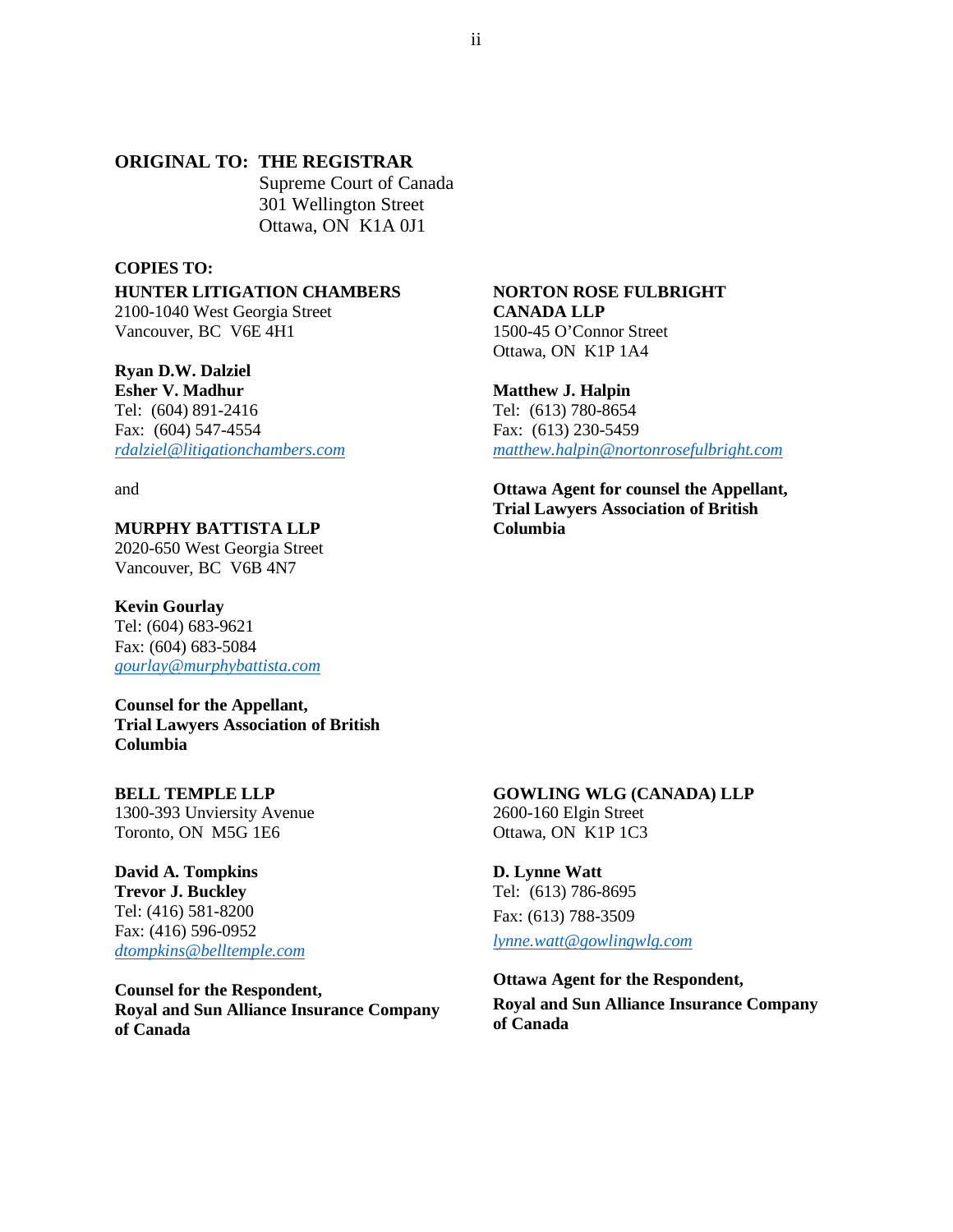# **TABLE OF CONTENTS**

|                |                | PART II. STATEMENT OF POSITION ON QUESTIONS IN ISSUE 2                                                                                                          |  |
|----------------|----------------|-----------------------------------------------------------------------------------------------------------------------------------------------------------------|--|
|                |                |                                                                                                                                                                 |  |
| A.             |                | Consumer protection must govern the development and application of the equitable                                                                                |  |
| B.             |                | If claimants cannot rely on insurers' representations of coverage, unfairness arises                                                                            |  |
| $\mathbf{C}$ . |                | Where an insurer ought to have known coverage was in issue, electing and<br>continuing to defend a claim constitutes a representation of coverage that can give |  |
|                | $\mathbf{i}$ . |                                                                                                                                                                 |  |
|                | ii.            | It is equitable to require insurers to be held to a standard of reasonable diligence. 8                                                                         |  |
|                |                | iii. Late assertions of non-coverage are inherently prejudicial to plaintiffs                                                                                   |  |
|                |                |                                                                                                                                                                 |  |
|                |                |                                                                                                                                                                 |  |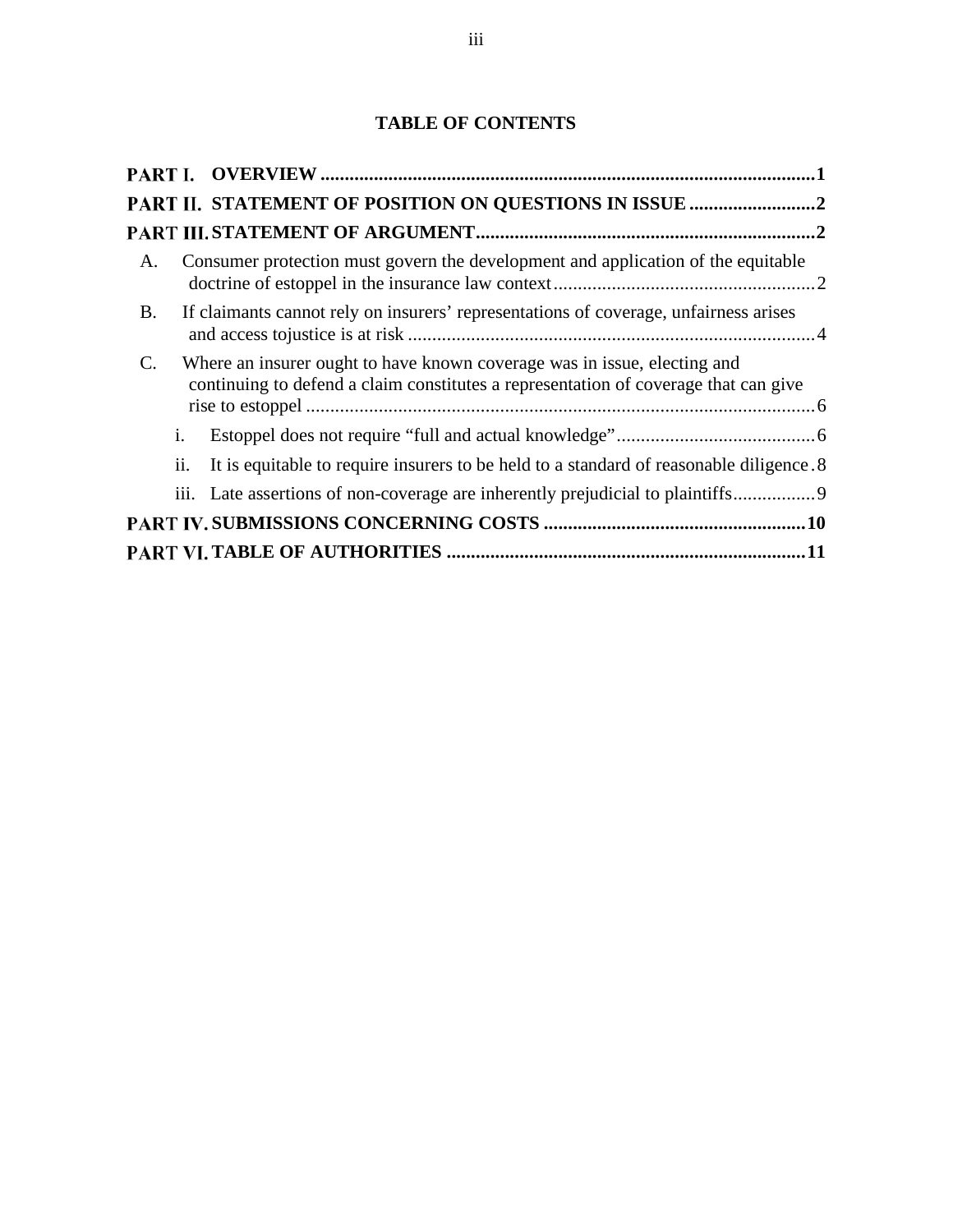#### <span id="page-3-0"></span>PART I. **OVERVIEW**

1. This case is about whether an insurer can be estopped from denying coverage under an insurance policy long after it knew or ought to have known that it had the right to deny such coverage, and where parties to the litigation have reasonably relied on the insurer's assumption and continuation of the defence as an assurance of coverage.

2. The Ontario Trial Lawyers' Association ("**OTLA**") submits that the strict approach to estoppel taken by the Ontario Court of Appeal—that it will not apply unless the insurer had *actual knowledge* of a policy breach—represents a departure from the consumer protection orientation of insurance law, creates inequity between plaintiffs and defendants, and would have a chilling effect and hinder access to civil justice for injured plaintiffs.

3. When an insurance company elects to defend a claim, this represents to the claimant that the insured defendant is covered by an insurance policy and any settlement or judgment for her claim will in fact ultimately be paid. Injured claimants commence and continue litigation based on their understanding of coverage. Litigation is expensive and time-consuming—no one would invest the substantial resources required to advance an injury claim if they knew that even if successful there would be limited or no recovery because the defendant lacked insurance coverage.

4. Claimants' reliance on insurers' representations of coverage is reasonable. As was held in *Logel v. Wawanesa Mutual Insurance Company*, an insurance company's "business is assessing claims and determining whether they are covered by the policies of insurance it has issued".<sup>[1](#page-3-1)</sup> Insurers have a duty to act in good faith diligently to investigate claims, and are in a special position to determine coverage issues.

5. The law is clear that an insurer may be estopped from taking a non-coverage position if it elects to defend or continues to defend an insured despite knowing of a policy breach.<sup>[2](#page-3-2)</sup> OTLA asks this Court to confirm that an insurer may be estopped from taking a non-coverage position if the insurer defends an insured after having *constructive knowledge* of the policy breach, that is, if the

<span id="page-3-1"></span><sup>1</sup> *Logel (Litigation Administrator of) v Wawanesa Mutual Insurance Company,* [\[2008\] OJ No.](https://advance.lexis.com/search/?pdmfid=1505209&crid=a7e734a6-f913-43d3-bc89-1a8a8ad421e2&pdsearchterms=%5B2008%5D+o.j.+no.+3717&pdicsfeatureid=1517129&pdstartin=hlct%3A1%3A11&pdcaseshlctselectedbyuser=false&pdtypeofsearch=searchboxclick&pdsearchtype=SearchBox&pdqttype=or&pdquerytemplateid=&ecomp=7zynk&prid=9be9c619-cb28-4d04-ae2f-3acb3ccb4ace)  <sup>3717</sup> (SCJ) at para 20, aff'd [2009 ONCA 252.](https://canlii.ca/t/22vm1) 2 See, *e.g., Western Can. Accident & Guaranty Insurance Co. v. Parrot* (1921), [61 S.C.R. 595;](https://canlii.ca/t/fsmsp)

<span id="page-3-2"></span>*Rosenblood Estate v. Law Society of Upper Canada* (1989), [37 C.C.L.I. 142](https://advance.lexis.com/search/?pdmfid=1505209&crid=11b39c26-5f73-43b0-9557-045a3f73756e&pdsearchterms=37+C.C.L.I.+142&pdicsfeatureid=1517129&pdstartin=hlct%3A1%3A11&pdcaseshlctselectedbyuser=false&pdtypeofsearch=searchboxclick&pdsearchtype=SearchBox&pdqttype=and&pdquerytemplateid=&ecomp=wg58k&prid=c89e9df2-ab7d-49e6-b8eb-55c7ffb4fda2) (Ont. H.C.), aff'd, [\[1992\] O.J. No. 3030](https://advance.lexis.com/search/?pdmfid=1505209&crid=c89e9df2-ab7d-49e6-b8eb-55c7ffb4fda2&pdsearchterms=rosenblood+estate+v.+law+society+of+upper+canada+(ont.+c.a.)%2C+%5B1992%5D+o.j.+no.+3030&pdicsfeatureid=1517129&pdstartin=hlct%3A1%3A11&pdcaseshlctselectedbyuser=false&pdtypeofsearch=searchboxclick&pdsearchtype=SearchBox&pdqttype=and&pdquerytemplateid=&ecomp=wg58k&prid=a7e734a6-f913-43d3-bc89-1a8a8ad421e2) (Ont. C.A.); *Commonwell Mutual Insurance Group v Campbell*, [2019](https://canlii.ca/t/j24k4)  [ONCA 668](https://canlii.ca/t/j24k4) [*Commonwell*].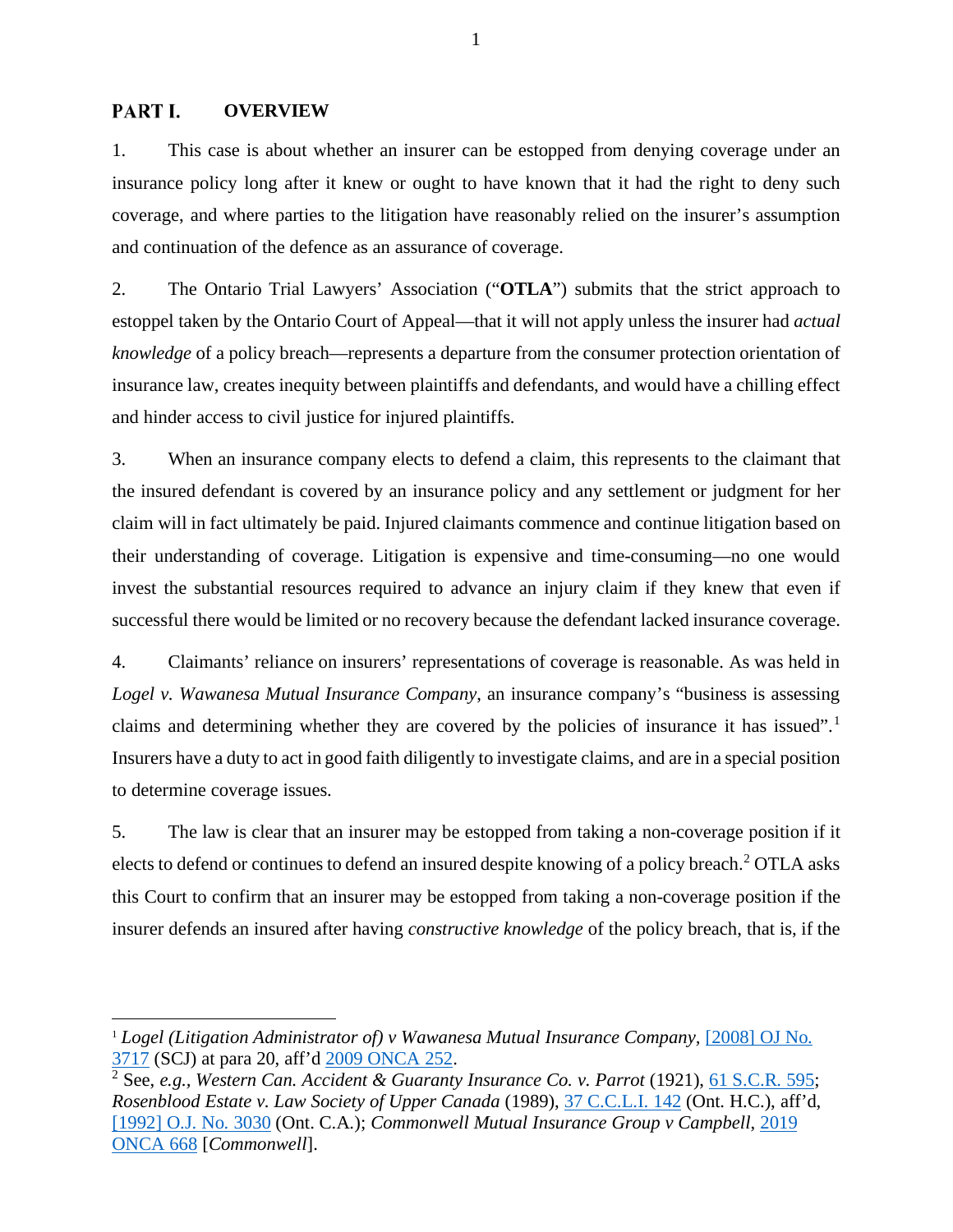insurer ought to have known it had the right to take a non-coverage position, if only the insurer had exercised reasonable diligence in its investigation.

6. In OTLA's respectful submission, where an insurer has elected and continued to defend a claim beyond the point where it knew or ought to have known about its right to deny coverage, it should be estopped from changing its coverage position well into the litigation—after the parties have spent considerable resources advancing the claim on the understanding that the insurer has been defending the insured without raising any coverage concerns. A rule that would permit an insurer to belatedly change its coverage position in these circumstances is incongruous with the consumer protection objectives of insurance law and raises serious access to justice concerns.

#### <span id="page-4-0"></span>**STATEMENT OF POSITION ON QUESTIONS IN ISSUE** PART II.

7. OTLA takes no position on the outcome of this case. The question in issue on appeal on which OTLA wishes to make submissions is as follows:

Where an insurer assumes and continues the defence of an action on behalf of its insured, can the insurer be estopped from denying coverage based on a policy breach long after it knew or ought to have known that it had the right to do so?

8. For the reasons below, OTLA respectfully submits that the answer to this question is "yes".

#### <span id="page-4-1"></span>**STATEMENT OF ARGUMENT** PART III.

# <span id="page-4-2"></span>*A. Consumer protection must govern the development and application of the equitable doctrine of estoppel in the insurance law context*

9. OTLA respectfully submits that two overriding principles should inform this Court's analysis of the issue at bar: consumer protection and fairness.

10. This Honourable Court has previously held that "There is no dispute that one of the main objectives of insurance law is consumer protection, particularly in the field of automobile and home insurance".<sup>[3](#page-4-3)</sup> Automobile insurance policies are not merely commercial contracts; they form part of the social contract amongst Canadians. As the Ontario Court of Appeal has held:

The entire regulatory structure of automobile insurance has become part of the social contract, and forms "part of an integral social safety net that attempts to

<span id="page-4-3"></span><sup>3</sup> *Smith v Co-operators General Insurance Co*, [2002 SCC 30](https://canlii.ca/t/51td) at para 11.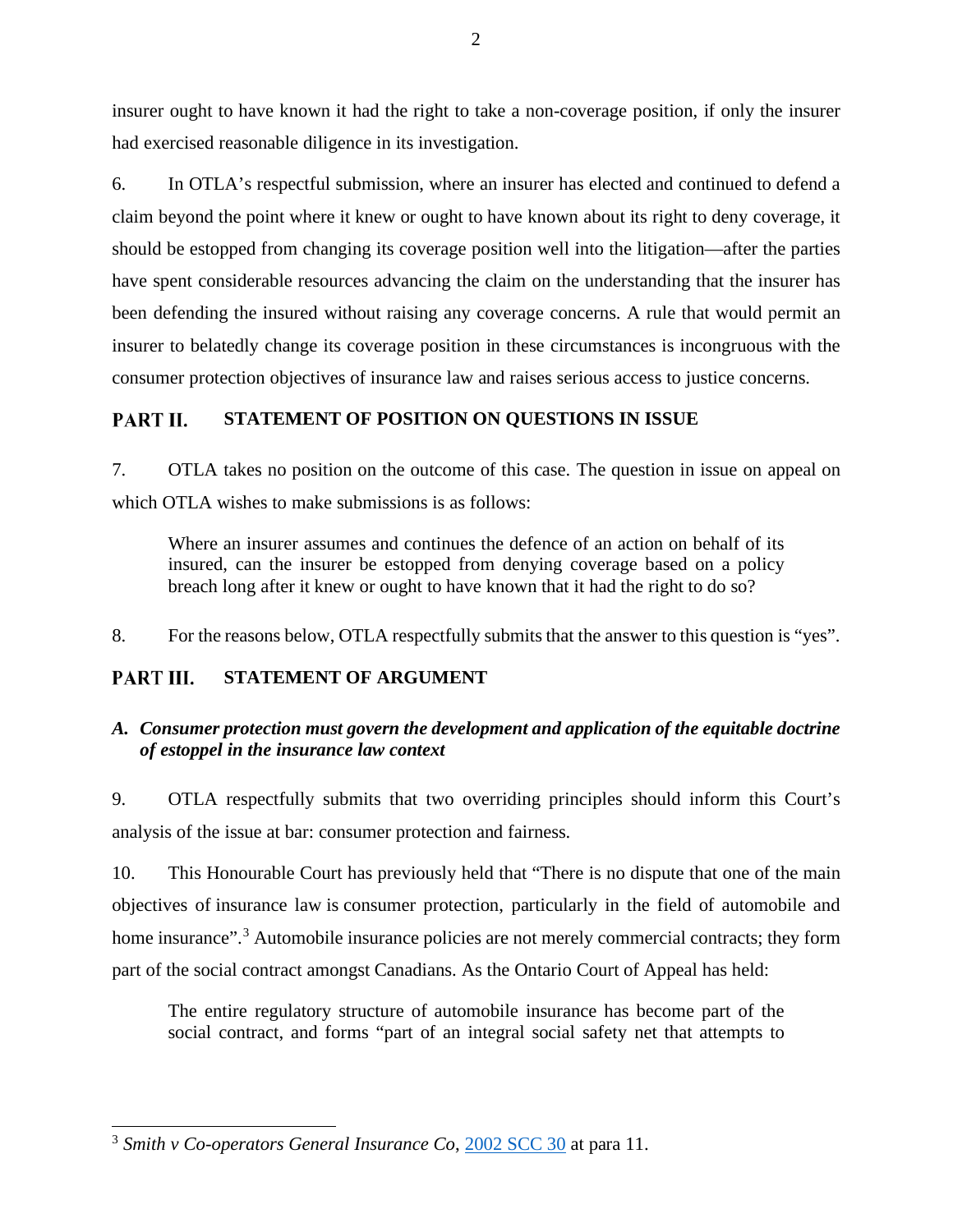balance economic feasibility with sound risk management principles for not just drivers and partner insurers, but anyone injured by an automobile accident."[4](#page-5-0)

11. The objective of ensuring consumer protection in the context of a greater social contract serves as an interpretive tool when applying relevant provisions under the *Insurance Act*, and a useful guide when addressing novel problems not directly addressed by the statutory scheme. OTLA submits that the consumer protection lens is not limited to the interpretation of the *Act*, but ought to be employed similarly when applying the doctrine of promissory estoppel in the insurance law context, so that the *Insurance Act* will remain true to its purpose.

12. A further principle is relevant in this insurance case, as the Appellant seeks to apply an equitable doctrine. Promissory estoppel is based in equity and rooted in considerations of fairness. Historically, courts of equity functioned as courts of conscience, seeking to achieve justice through flexible and case-specific analysis rather than through rigidly applied positive laws whose general application did not suit a new or unique situation. While there are no longer separate courts of law and equity, equity's distinct purpose—to avoid unfairness and injustice—remains.<sup>[5](#page-5-1)</sup>

13. Today, equity's traditional doctrines have been assimilated into the common law. This Court has adopted the following "general principle" of estoppel:

When the parties to a transaction proceed on the basis of an underlying assumption — either of fact or of law — whether due to misrepresentation or mistake makes no difference — on which they have conducted the dealings between them *neither of them will be allowed to go back on that assumption when it would be unfair or unjust to allow him to do so*. If one of them does seek to go back on it, the courts will give the other such remedy *as the equity of the case demands*. [6](#page-5-2)

14. The issue at the heart of this case is fairness to injured Canadians: should an insurer be permitted to go back on the underlying assumption of coverage on which the commencement and

<span id="page-5-0"></span><sup>4</sup> *Abarca v. Vargas*, [2015 ONCA 4 a](https://canlii.ca/t/gftzz)t para 37, citing Erik Knutsen, "Auto Insurance as Social Contract" (2010-2011) 48 Alta. L.R. 715 at 716-17, 739.

<span id="page-5-1"></span><sup>&</sup>lt;sup>5</sup> Rotman, "Fusion of Law and Equity"  $(2016)$  2(2) CJCCL 497, p. 503 ("Equity works alongside the law, supporting it where it is deficient and enabling the law to adequately respond to the individual requirements of particular circumstances"); see also p. 506-507 ("the jurisdictional merger of law and equity did not change the various reasons for creating equity in the first

place"). See also *Cowper‑Smith v. Morgan*, [2017 SCC 61](https://canlii.ca/t/hp9mm) at paras 15-20.

<span id="page-5-2"></span><sup>6</sup> *Ryan v. Moore*, [2005 SCC 38](https://canlii.ca/t/1l0b1) at para 51, citing Lord Denning in *Amalgamated Investment & Property Co. (In Liquidation) v. Texas Commerce International Bank Ltd.*, [1982] 1 Q.B. 84 (C.A.), at p. 122 [emphasis added]; see also *Cowper‑Smith v. Morgan*, [2017 SCC 61](https://canlii.ca/t/hp9mm) at para 16.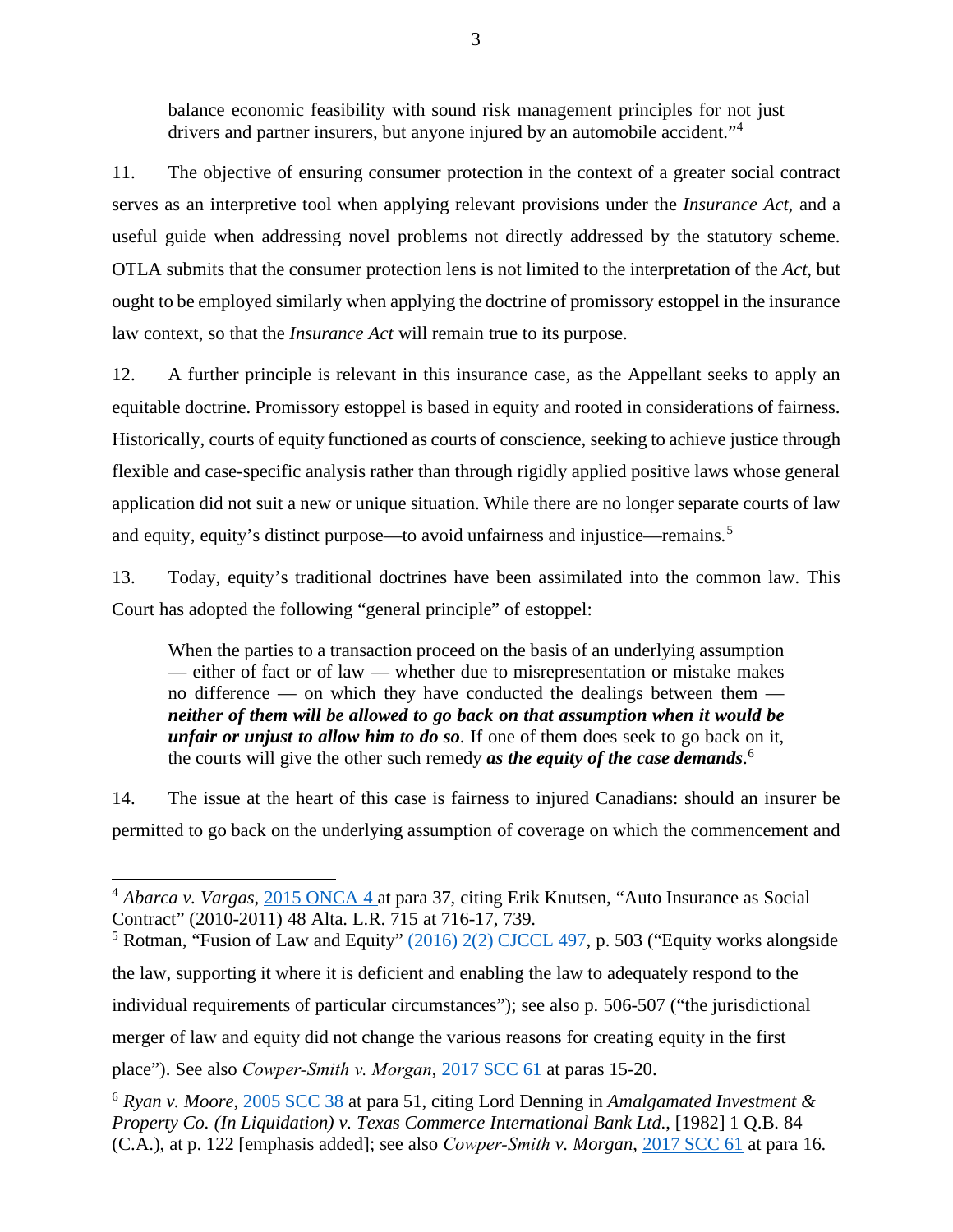continuation of litigation was premised? OTLA respectfully submits that the answers to the legal questions at issue ought to be guided by the foundational principles of insurance law and of equity: Can the resulting rule be said to promote consumer protection? And, in all the circumstances, would permitting the insurer to belatedly change its coverage position be unfair or unjust?

# <span id="page-6-0"></span>*B. If claimants cannot rely on insurers' representations of coverage, unfairness arises and access to justice is at risk*

15. An oft-expressed concern about the application of equitable principles is uncertainty; this Court has noted that equity's "flexibility must not come at the expense of clarity and predictability".[7](#page-6-1) In this case, however, the Appellant seeks to apply promissory estoppel to *promote* clarity and predictability; it seeks to eliminate the uncertainty that would be brought about if an insurer is permitted to change its coverage position and deny coverage well into litigation, after the plaintiff has devoted resources to the proceeding (including not only their time and energy but the significant legal expenses required to advance the case, including to obtain expert reports).

16. RSA submits that nothing less than "full and actual knowledge" of a policy breach can be relied upon for a finding that an insurer is estopped from belatedly taking a non-coverage position in reliance on such breach.<sup>[8](#page-6-2)</sup>

17. Such a "full and actual knowledge" standard would permit an insurer to neglect to investigate coverage in a reasonably diligent and timely manner. An insurer could proceed with its eyes closed, presuming that there are no coverage issues, then deny coverage years later based on a right that it easily could have (and ought to have) appreciated and exercised earlier—well before the claimant spent substantial time and resources advancing the case.

18. If an insurer will not be estopped from changing its coverage position unless it *actually* discovers and appreciates all facts underlying a policy breach, insurers could neglect to conduct a diligent investigation, and the spectre of a possible loss of coverage would loom over insurance proceedings.

19. While there would be little cost to the insurer for changing its coverage position at a later date, the cost to the plaintiff would be significant. Requiring nothing less than "full and actual

<span id="page-6-1"></span><sup>7</sup> *Cowper‑Smith v. Morgan*, [2017 SCC 61](https://canlii.ca/t/hp9mm) at para 19.

<span id="page-6-2"></span><sup>8</sup> RSA Factum at para 103.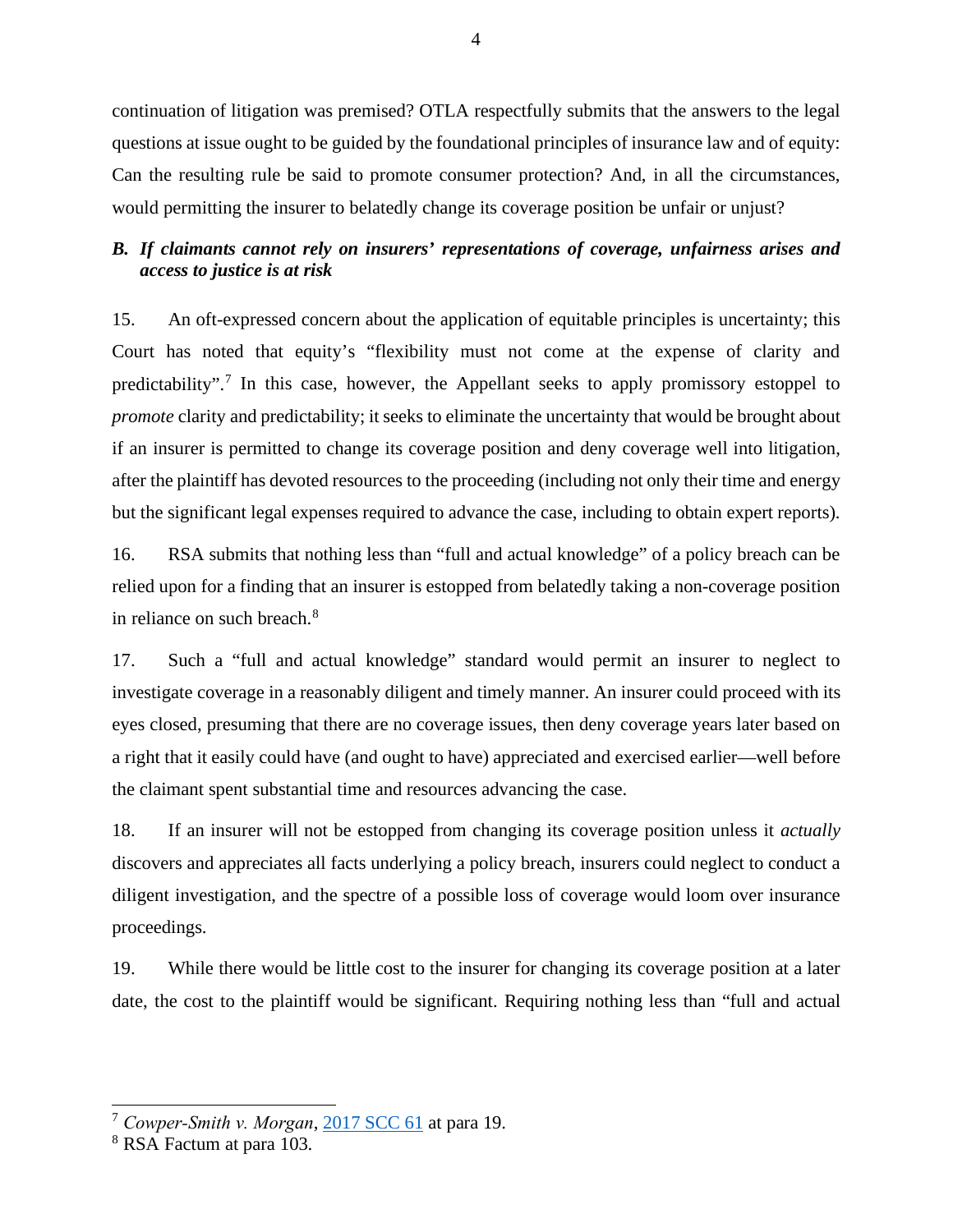knowledge" of the breach before an insurer can be estopped from taking a non-coverage position would have a significant chilling effect on lawyers and injured parties.

5

20. Typically, where a plaintiff knows the defendant does not have insurance coverage before an action commences, no action is commenced. The pursuit of an injury claim costs tens of thousands, if not hundreds of thousands of dollars; no one would take the chance to commence and advance such an expensive claim knowing that recovery will be, at best, very limited because the defendant does not have insurance.

21. If a plaintiff learns there is no coverage shortly after a claim is issued (for example, if the claim is not defended by an insurance company), the harm is minimal; the plaintiff can make an informed decision about whether to proceed, having not yet committed significant resources.

22. Unfairness arises, however, if an insurer can represent that there is coverage beyond the point at which the insurer knew or ought to have known that its insured breached the policy and, as such, that the insurer had a right to deny coverage. In these circumstances, as the litigation progresses, every dollar that is spent and every hour that is invested by the plaintiff in the advancement of the claim in such a case would have been saved, if only the insurer had done its job and diligently investigated the claim at an early stage.

23. If the Court of Appeal's decision is upheld, insurers would be free to neglect to adequately investigate, then deny coverage well into the litigation—and claimants would be left holding the bag. This creates significant risk to plaintiffs and their counsel. To the extent plaintiffs' counsel take cases on contingency, the risk calculus applied to determine whether to accept a case changes dramatically if insurers can change their coverage position late in the game, after significant time and money has been invested in the litigation. The risk of belatedly learning that there is in fact no insurance coverage—despite an insurer's active defence of the case on behalf of the insured—may become too risky a proposition in all but the clearest of cases, and may seriously jeopardize injured plaintiffs' access to the courts.

24. Finally, estopping an insurer from belatedly changing to a non-coverage position is consistent with the culture shift in favour of promoting timely resolution of claims before trial, and will promote judicial economy.<sup>[9](#page-7-0)</sup> Insurers (and parties to litigation generally) ought to be incentivized to take diligent steps early on in litigation to narrow the issues and permit their positions to crystallize, promoting certainty and informed decision-making in litigation. A rule that

<span id="page-7-0"></span><sup>9</sup> See *Hryniak v. Mauldin*, [2014 SCC 7.](https://canlii.ca/t/g2s18)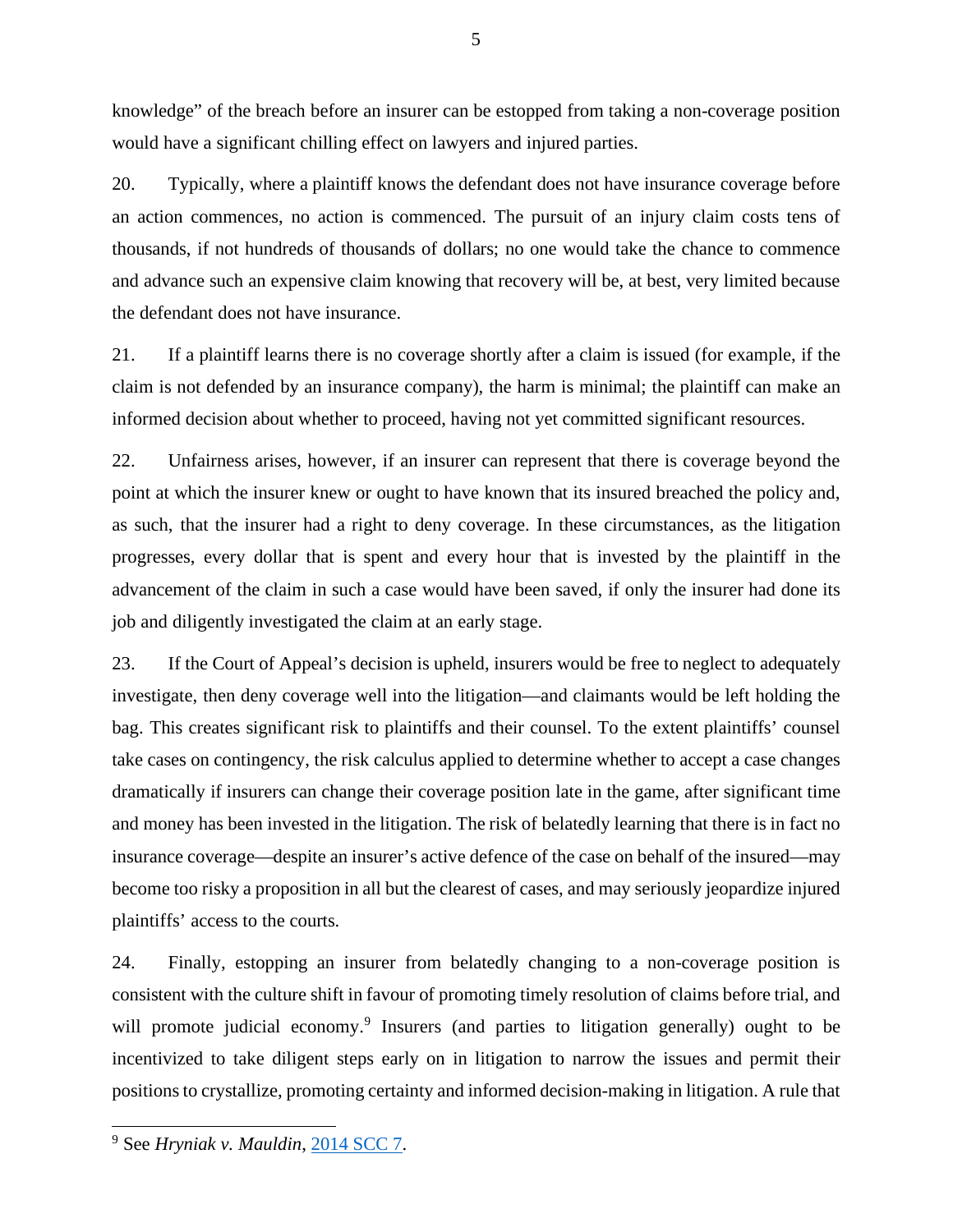permits an insurer to close its eyes to highly relevant facts (such as whether the insured had consumed alcohol before the accident) and to change its position to the detriment of the other parties at a late stage, without consequence, promotes uncertainty and will only serve to prolong litigation and hinder the timely resolution of civil claims.

25. Affordable access to the civil justice system is enhanced when parties can rely on an insurer's representation regarding coverage and make informed decisions to advance the litigation accordingly.

# <span id="page-8-0"></span>*C. Where an insurer ought to have known coverage was in issue, electing and continuing to defend a claim constitutes a representation of coverage that can give rise to estoppel*

## *i. Estoppel does not require "full and actual knowledge"*

<span id="page-8-1"></span>26. RSA submits that nothing less than "full and actual knowledge" of the facts indicating a lack of coverage can be relied upon for a finding that an insurer is estopped from relying on a policy breach to take a non-coverage position.<sup>[10](#page-8-2)</sup> But, as the Appellant has noted, unlike in the law of waiver, promissory estoppel does not require "full knowledge" or an "unequivocal intention" it merely requires an assurance intended to affect the parties' legal relationship and to be acted upon.<sup>[11](#page-8-3)</sup> There is no basis in law for RSA's suggestion that "full and actual knowledge" of the breach is a prerequisite for a representation to be made and for estoppel to apply.

27. Indeed, *Logel v. Wawanesa Mutual Insurance Company*[12](#page-8-4) suggests that an insurer may be precluded from taking an off-coverage position where it *should have* known it had a right to deny coverage based on the insured's breach of the policy before electing to defend the claim. In *Logel*, following a motor vehicle accident in the summer of 2000, the insurer promptly obtained a police report that indicated that the driver had a G2 licence.<sup>[13](#page-8-5)</sup> This information was also in the insurer's underwriting department records.<sup>[14](#page-8-6)</sup> A G2 license requires a driver's blood alcohol concentration to be zero at all times while operating a motor vehicle. [15](#page-8-7) By January 2002, the insurer obtained the coroner's report, which showed that alcohol was present in the driver's body at the time of the

<span id="page-8-2"></span><sup>&</sup>lt;sup>10</sup> RSA Factum at para 100.

<span id="page-8-3"></span><sup>&</sup>lt;sup>11</sup> See TLABC Factum at paras 84-85; *Maracle v. Travelers Indemnity Co. of Canada*, [1991] 2 [S.C.R. 50.](https://canlii.ca/t/1fslb)

<span id="page-8-4"></span><sup>&</sup>lt;sup>12</sup> Logel *(Litigation Administrator of) v* Wawanesa Mutual Insurance Company, 2008 OJ No. [3717](https://advance.lexis.com/search/?pdmfid=1505209&crid=bd4254ae-52a4-40b8-a141-1005236151e6&pdsearchterms=logel+(litigation+administrator+of)+v.+wawanesa+mutual+insurance+co.%2C+%5B2008%5D+o.j.+no.+3717&pdicsfeatureid=1517129&pdstartin=hlct%3A1%3A11&pdcaseshlctselectedbyuser=false&pdtypeofsearch=searchboxclick&pdsearchtype=SearchBox&pdqttype=and&pdquerytemplateid=&ecomp=wg58k&prid=47eff2ee-a31b-43ff-8776-066b0c1faa8d) (SCJ) [*Logel*], aff'd [2009 ONCA 252.](https://canlii.ca/t/22vm1)

<span id="page-8-5"></span><sup>&</sup>lt;sup>13</sup> *Logel* at paras 12-13.

<span id="page-8-6"></span><sup>14</sup> *[Logel](https://advance.lexis.com/search/?pdmfid=1505209&crid=bd4254ae-52a4-40b8-a141-1005236151e6&pdsearchterms=logel+(litigation+administrator+of)+v.+wawanesa+mutual+insurance+co.%2C+%5B2008%5D+o.j.+no.+3717&pdicsfeatureid=1517129&pdstartin=hlct%3A1%3A11&pdcaseshlctselectedbyuser=false&pdtypeofsearch=searchboxclick&pdsearchtype=SearchBox&pdqttype=and&pdquerytemplateid=&ecomp=wg58k&prid=47eff2ee-a31b-43ff-8776-066b0c1faa8d)* at para 18.

<span id="page-8-7"></span><sup>15</sup> *[Logel](https://advance.lexis.com/search/?pdmfid=1505209&crid=bd4254ae-52a4-40b8-a141-1005236151e6&pdsearchterms=logel+(litigation+administrator+of)+v.+wawanesa+mutual+insurance+co.%2C+%5B2008%5D+o.j.+no.+3717&pdicsfeatureid=1517129&pdstartin=hlct%3A1%3A11&pdcaseshlctselectedbyuser=false&pdtypeofsearch=searchboxclick&pdsearchtype=SearchBox&pdqttype=and&pdquerytemplateid=&ecomp=wg58k&prid=47eff2ee-a31b-43ff-8776-066b0c1faa8d)* at para 4.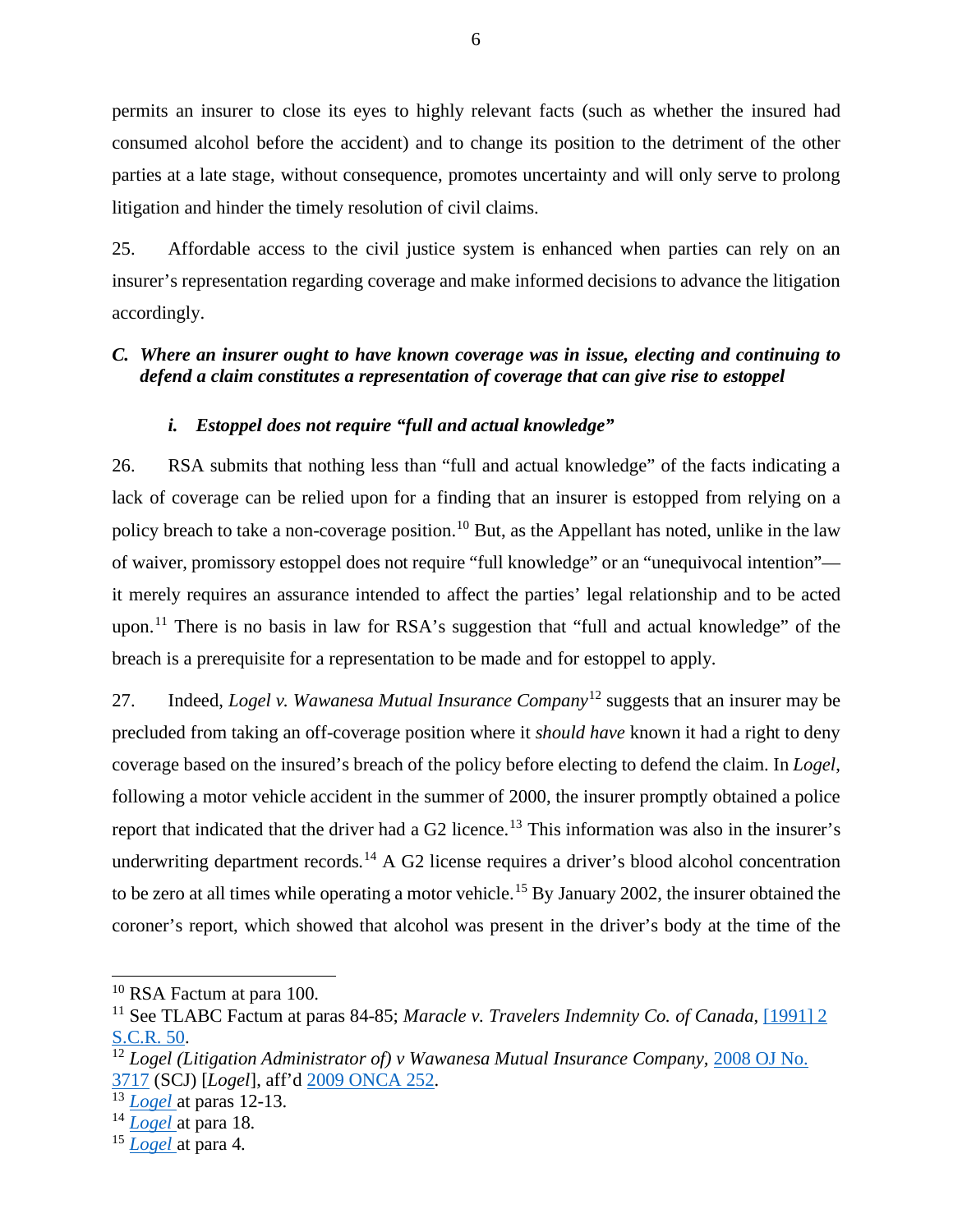accident.<sup>[16](#page-9-0)</sup> The insurer defended the claim several months later in July 2002, and the case proceeded through discoveries.

28. It was only in August 2005 that the insurer first raised a coverage issue, when it finally put the driver's alcohol level and G2 licence together and realized it had a right to deny coverage based on a policy breach. The insurer and its legal counsel submitted that they should have been able to deny coverage at that time because they "never directed their minds to the issue of a possible policy breach" until then.<sup>[17](#page-9-1)</sup>

29. The Court rejected this submission, holding:

There can be no doubt that Wawanesa and its representatives had full knowledge of its rights under Ms. Logel's policy. It is, after all, an insurer and its business is assessing claims and determining whether they are covered by the policies of insurance it has issued.<sup>[18](#page-9-2)</sup>

30. Notably, the Court found that the insurer "had full knowledge of its rights" despite the insurer's express submission to the contrary, *i.e.* that it had not directed its mind to the right to deny coverage based on a policy breach. In effect, the Court held the insurer had *constructive*  knowledge of its rights, or ought to have known of its rights, because of its expertise and special position in determining coverage.

31. The Court concluded that the insurer "must have had knowledge of the facts including Ms. Logel's licence and her physical condition, which gave rise to the exclusion of coverage. If they did not appreciate the significance of these facts they should have before they elected to defend".<sup>[19](#page-9-3)</sup>

32. The Court of Appeal upheld the trial judge's determination that the insurer "should have" appreciated its right to deny coverage, stating that "she properly inferred an intention to abandon the right to rely on the policy breach from its conduct over a  $3\frac{1}{2}$  year period".<sup>[20](#page-9-4)</sup>

33. The decisions in *Logel* are consistent with and reinforce the decision and reasoning in *Rosenblood Estate v. Law Society of Upper Canada*, in which an insurer was estopped from taking a belated off-coverage position. In *Rosenblood*, the Court held:

<span id="page-9-0"></span><sup>16</sup> *[Logel](https://advance.lexis.com/search/?pdmfid=1505209&crid=bd4254ae-52a4-40b8-a141-1005236151e6&pdsearchterms=logel+(litigation+administrator+of)+v.+wawanesa+mutual+insurance+co.%2C+%5B2008%5D+o.j.+no.+3717&pdicsfeatureid=1517129&pdstartin=hlct%3A1%3A11&pdcaseshlctselectedbyuser=false&pdtypeofsearch=searchboxclick&pdsearchtype=SearchBox&pdqttype=and&pdquerytemplateid=&ecomp=wg58k&prid=47eff2ee-a31b-43ff-8776-066b0c1faa8d)* at para 13.

<span id="page-9-1"></span><sup>17</sup> *[Logel](https://advance.lexis.com/search/?pdmfid=1505209&crid=bd4254ae-52a4-40b8-a141-1005236151e6&pdsearchterms=logel+(litigation+administrator+of)+v.+wawanesa+mutual+insurance+co.%2C+%5B2008%5D+o.j.+no.+3717&pdicsfeatureid=1517129&pdstartin=hlct%3A1%3A11&pdcaseshlctselectedbyuser=false&pdtypeofsearch=searchboxclick&pdsearchtype=SearchBox&pdqttype=and&pdquerytemplateid=&ecomp=wg58k&prid=47eff2ee-a31b-43ff-8776-066b0c1faa8d)* at para 17.

<span id="page-9-2"></span><sup>18</sup> *[Logel](https://advance.lexis.com/search/?pdmfid=1505209&crid=bd4254ae-52a4-40b8-a141-1005236151e6&pdsearchterms=logel+(litigation+administrator+of)+v.+wawanesa+mutual+insurance+co.%2C+%5B2008%5D+o.j.+no.+3717&pdicsfeatureid=1517129&pdstartin=hlct%3A1%3A11&pdcaseshlctselectedbyuser=false&pdtypeofsearch=searchboxclick&pdsearchtype=SearchBox&pdqttype=and&pdquerytemplateid=&ecomp=wg58k&prid=47eff2ee-a31b-43ff-8776-066b0c1faa8d)* at para 20.

<span id="page-9-3"></span><sup>19</sup> *[Logel](https://advance.lexis.com/search/?pdmfid=1505209&crid=bd4254ae-52a4-40b8-a141-1005236151e6&pdsearchterms=logel+(litigation+administrator+of)+v.+wawanesa+mutual+insurance+co.%2C+%5B2008%5D+o.j.+no.+3717&pdicsfeatureid=1517129&pdstartin=hlct%3A1%3A11&pdcaseshlctselectedbyuser=false&pdtypeofsearch=searchboxclick&pdsearchtype=SearchBox&pdqttype=and&pdquerytemplateid=&ecomp=wg58k&prid=47eff2ee-a31b-43ff-8776-066b0c1faa8d)* at para 22.

<span id="page-9-4"></span><sup>20</sup> *Logel (Litigation Administrator of) v Wawanesa Mutual Insurance Co*., [2009 ONCA 252](https://canlii.ca/t/22vm1) at paras 5-6.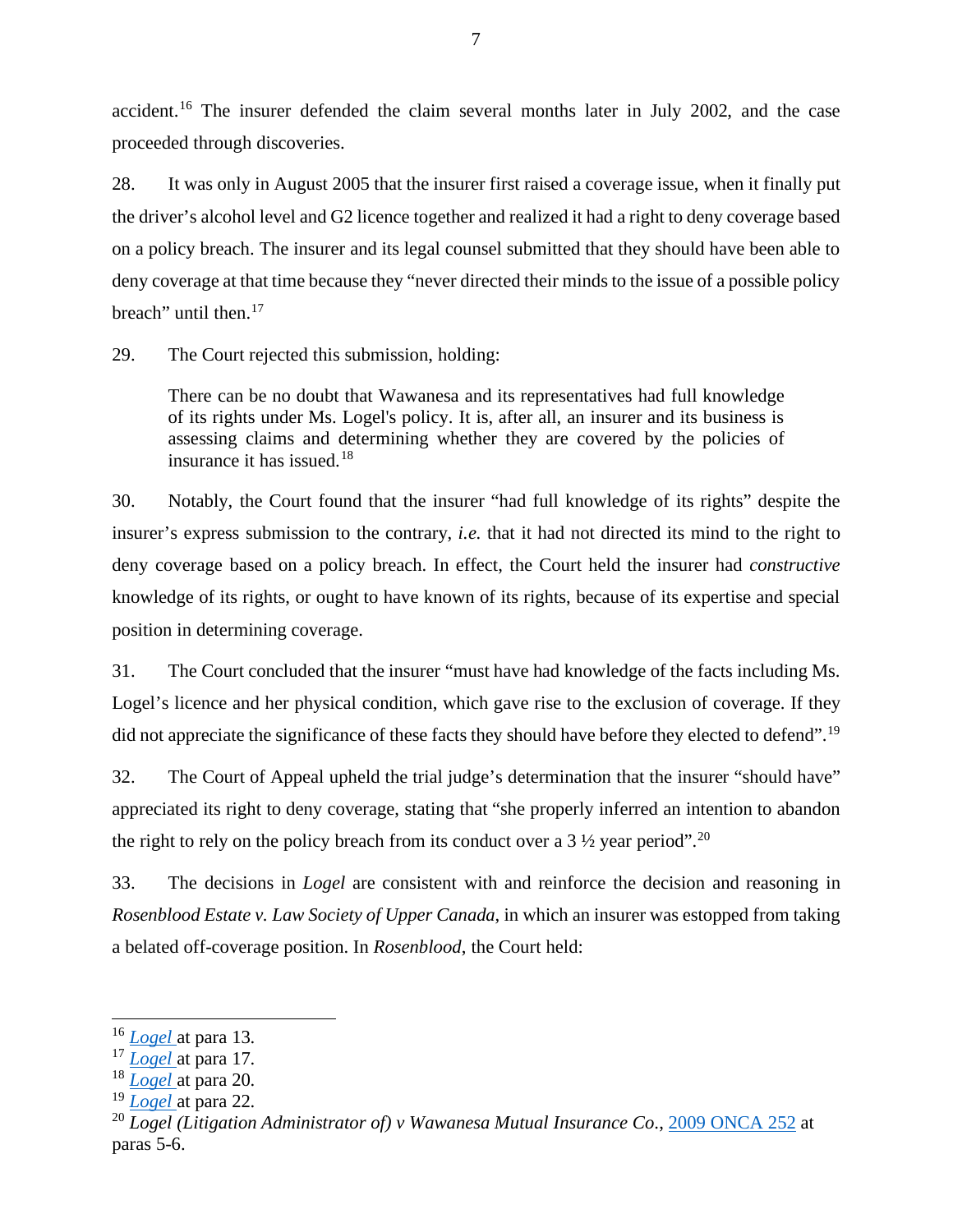When a claim is presented to an insurer the facts giving rise to the claim should be investigated. If there is no coverage then the insured should be told at once and the insurer should have nothing further to do with the claim if it wishes to maintain its off coverage position. If coverage is questionable the insurer should advise the insured at once and in the absence of a non-waiver agreement or of an adequate reservation of rights letter defends the claim at its risk. In the present case the insurer finally took an off coverage position but... much too late.  $21$ 

34. Unlike in *Logel* and *Rosenblood*, in the present case the insurer had not obtained the underlying information about the driver's blood alcohol content (*i.e.* the facts giving rise to the policy breach) at the time it elected to defend. But the applicable principle is the same.

35. In both *Logel* and the present case, the insurer had the responsibility, and was in a special position, to investigate coverage issues. In both cases, the insurer failed to appreciate, despite information readily available to it, that the driver had breached the terms of its policy until the litigation had proceeded through to discoveries—and took an off-coverage position "much too late". In both cases, the insurer ought to have appreciated that it had the right to deny coverage, given its special position and duty to investigate coverage issues—and the only reason the insurer failed to appreciate its right to deny coverage was because it failed to exercise reasonable diligence in its investigation. Finally, in both cases, it was reasonable for other parties to the litigation to rely on the insurer's assumption and continuation of the defence as a representation of coverage; as the Court held in *Logel*, "It is, after all, an insurer, and its business is assessing claims and determining whether they are covered by the policies of insurance it has issued".<sup>[22](#page-10-2)</sup>

36. OTLA respectfully submits that where an insurer elects and continues to defend an action beyond the point where it ought to have known—through the exercise of reasonable diligence that it had the right to deny coverage, this constitutes a representation of coverage that may be reasonably relied upon and gives rise to estoppel. Such a rule is, at most, a modest and logical evolution in the law as stated in the *Logel* and *Rosenblood* cases.

## *ii. It is equitable to require insurers to be held to a standard of reasonable diligence*

<span id="page-10-0"></span>37. The law has long applied an objective "ought to have known" standard to *plaintiffs* who fail to exercise reasonable diligence in discovering and asserting their legal rights. Applying the same standard to insurers, who are sophisticated litigants, is neither onerous nor unfair.

<span id="page-10-1"></span><sup>21</sup> *Rosenblood Estate v. Law Society of Upper Canada*, [\[1989\] O.J. No. 240](https://advance.lexis.com/search/?pdmfid=1505209&crid=5ad87ab6-e8f8-4d2c-afc8-f1bb9c932046&pdsearchterms=rosenblood+estate+v.+law+society+of+upper+canada%2C+%5B1989%5D+o.j.+no.+240&pdicsfeatureid=1517129&pdstartin=hlct%3A1%3A11&pdcaseshlctselectedbyuser=false&pdtypeofsearch=searchboxclick&pdsearchtype=SearchBox&pdqttype=or&pdpsf=%3A%3A1&pdquerytemplateid=&ecomp=kdkt9kk&earg=pdpsf&prid=0a2272e6-e83b-4cb9-aace-dd57e2dd4d3e) (Sup. Ct. Ont. – HCJ) [*Rosenblood*], aff'd [\[1992\] O.J. No. 3030](https://advance.lexis.com/search/?pdmfid=1505209&crid=cd3f9f77-e790-4550-89fb-e056f76cd18d&pdsearchterms=rosenblood+estate+v.+law+society+of+upper+canada+(ont.+c.a.)%2C+%5B1992%5D+o.j.+no.+3030&pdicsfeatureid=1517129&pdstartin=hlct%3A1%3A11&pdcaseshlctselectedbyuser=false&pdtypeofsearch=searchboxclick&pdsearchtype=SearchBox&pdqttype=or&pdpsf=%3A%3A1&pdquerytemplateid=&ecomp=kdkt9kk&earg=pdpsf&prid=0a2272e6-e83b-4cb9-aace-dd57e2dd4d3e) (CA).

<span id="page-10-2"></span><sup>22</sup> *[Logel](https://advance.lexis.com/search/?pdmfid=1505209&crid=bd4254ae-52a4-40b8-a141-1005236151e6&pdsearchterms=logel+(litigation+administrator+of)+v.+wawanesa+mutual+insurance+co.%2C+%5B2008%5D+o.j.+no.+3717&pdicsfeatureid=1517129&pdstartin=hlct%3A1%3A11&pdcaseshlctselectedbyuser=false&pdtypeofsearch=searchboxclick&pdsearchtype=SearchBox&pdqttype=and&pdquerytemplateid=&ecomp=wg58k&prid=47eff2ee-a31b-43ff-8776-066b0c1faa8d)* at para 20.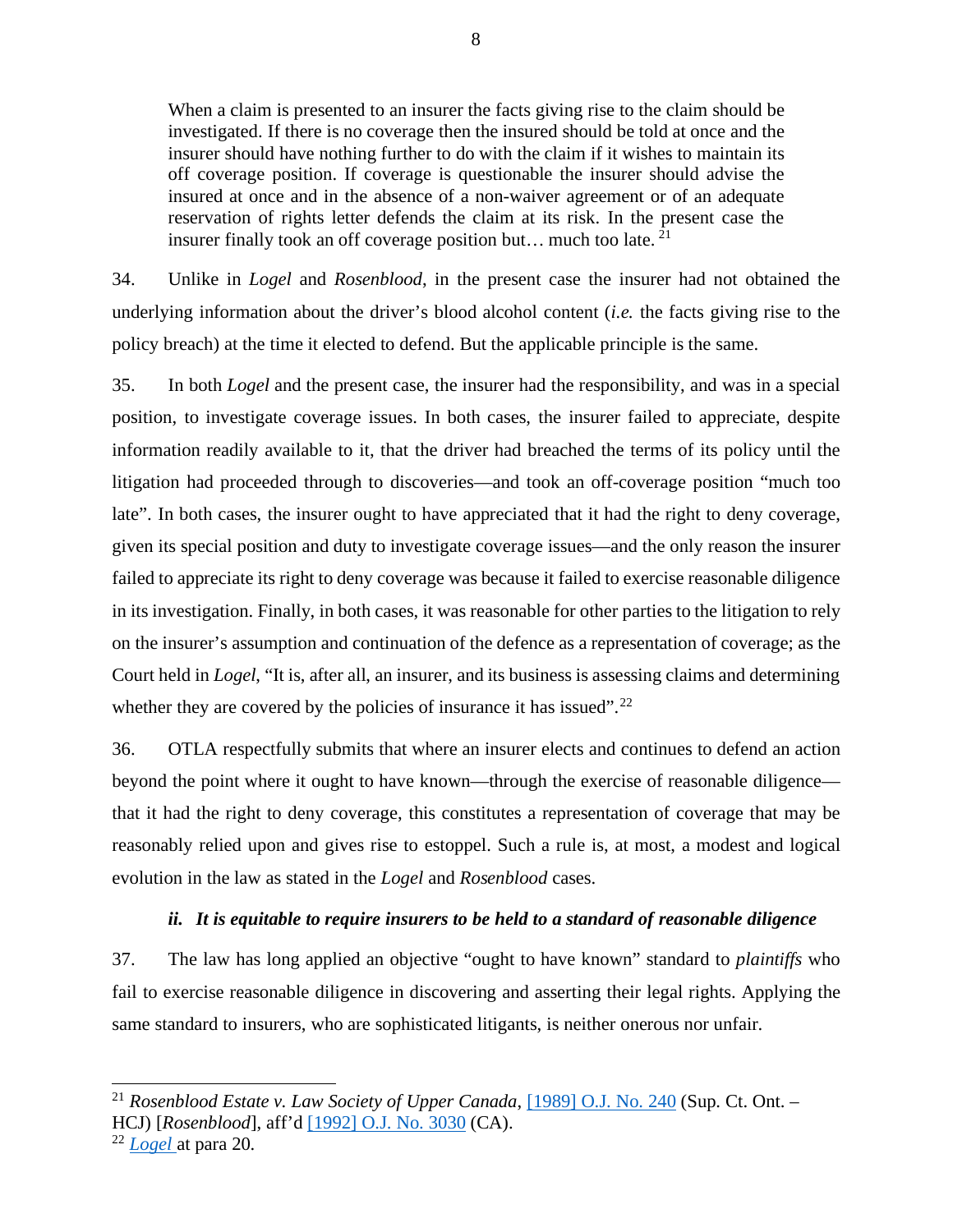38. Limitation periods operate to foreclose (often unsophisticated) plaintiffs from asserting their legal rights. According to the principle of discoverability, "a cause of action arises for purposes of a limitation period when the material facts on which it is based have been discovered *or ought to have been discovered by the plaintiff by the exercise of reasonable diligence*".[23](#page-11-1)

39. The discoverability rule does not refer exclusively to when a plaintiff gained "actual knowledge" of the facts underlying a cause of action. Rather, a limitation period will begin to run when the plaintiff either knew the material facts on which the cause of action is based, or ought to have known those facts, if they had simply exercised reasonable diligence to discover them.

40. This is a sensible standard. A plaintiff cannot close her eyes to material facts or fail to make reasonable efforts to uncover the facts, then rely on her failure to do so to the defendant's detriment. But that is what the Court of Appeal's strict approach to estoppel would permit insurance companies to do. With the "full and actual knowledge" standard RSA proposes be applied, an insurance company could fail to exercise reasonable diligence then later plead ignorance when it discovers years later that it had the right to deny coverage to the insured—and on that basis changes its coverage position to the plaintiff's detriment.

41. There is no reasonable justification to apply a higher standard of diligence in discovering relevant facts to take a position on whether to pursue or defend litigation to injured plaintiffs than to insurance companies. Holding sophisticated insurers to the same standard as unsophisticated plaintiffs is the only equitable thing to do.

## *iii. Late assertions of non-coverage are inherently prejudicial to plaintiffs*

<span id="page-11-0"></span>42. On the question of reliance, OTLA urges this Honourable Court to affirm the reasons the Ontario Court of Appeal in *Commonwell Mutual Insurance Group v Campbell*, which was decided just six weeks before the decision under appeal.

43. The Court in *Commonwell* estopped an insurer from taking a non-coverage position just ten months after appointing counsel to defend the insured. While, in so doing, the Court of Appeal

<span id="page-11-1"></span><sup>&</sup>lt;sup>23</sup> *Central Trust Co. v. Rafuse*, [1986 CanLII 29 \(SCC\),](https://www.canlii.org/en/ca/scc/doc/1986/1986canlii29/1986canlii29.html) [\[1986\] 2 S.C.R. 147](https://canlii.ca/t/1ftsl) at para 77 [emphasis added]. See also, *e.g.*, s. 5(1)(b) of Ontario's *Limitations Act, 2002*, [SO 2002, c 24, Sch B,](https://www.canlii.org/en/on/laws/stat/so-2002-c-24-sch-b/168192/so-2002-c-24-sch-b.html#sec5subsec1) which provides that a claim is discovered on "the day on which a reasonable person with the abilities of and in the circumstances of the person with the claim first *ought to have known* of the matters referred to…".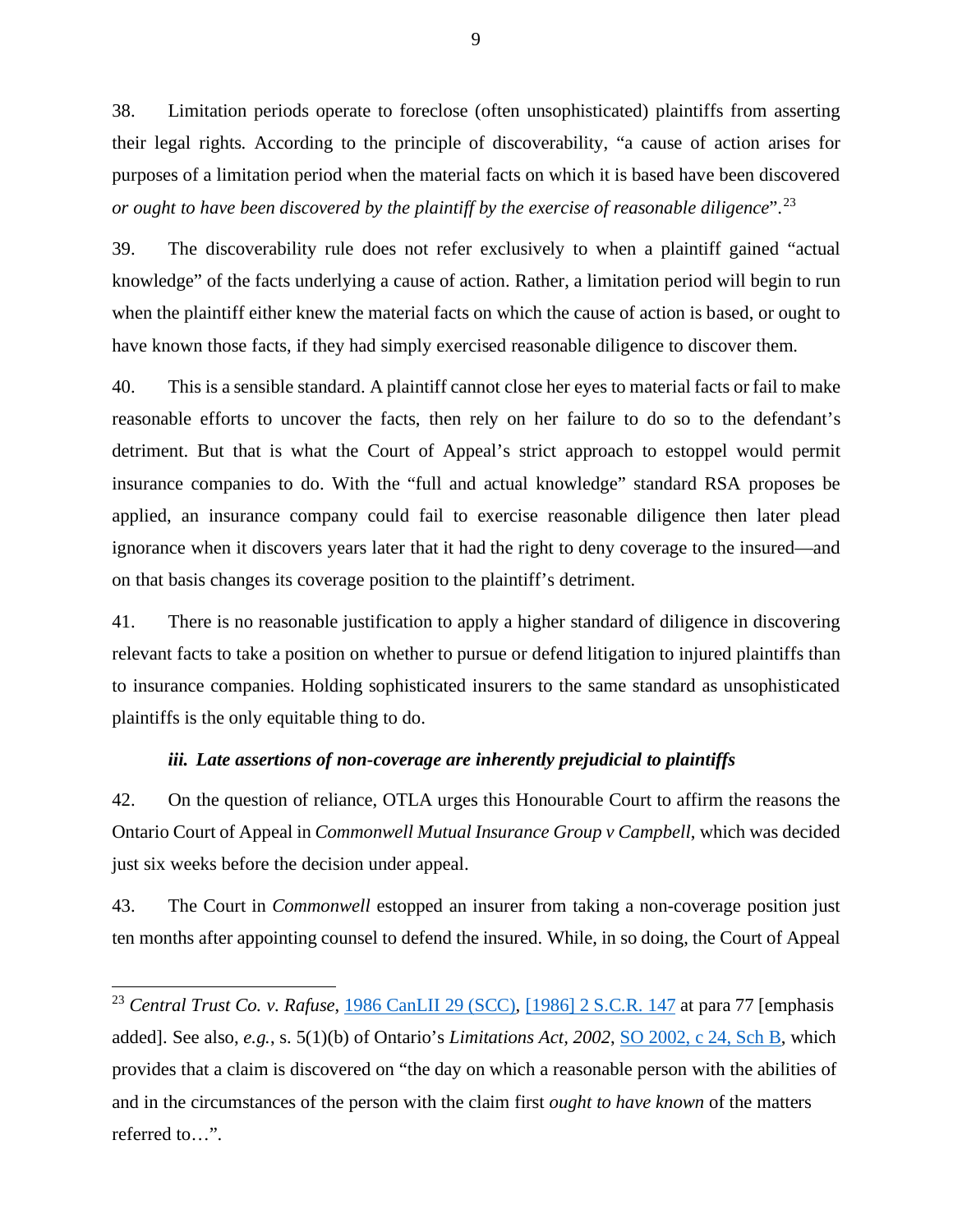noted that "Whether to infer or find prejudice or detriment from the circumstances of a case is a factual determination",<sup>[24](#page-12-1)</sup> it identified an important overarching principle about what must be proven to demonstrate reliance:

We do not accept that to prove prejudice Mr. Campbell is obliged to identify missteps that have occurred; this is an unrealistic and unnecessary burden to impose at this stage in the litigation. The immediate point is that as a result of Commonwell's conduct, Mr. Campbell allowed Commonwell to prosecute the defence of his case for close to a year without taking charge of his own defence.<sup>[25](#page-12-2)</sup>

44. Given insurers' duties, role, and special position—it is, after all, an insurer's business to identify and determine coverage issues—it is reasonable for other parties to the litigation, including a claimant with a right to claim through to the insurer, to rely on the insurer's representations of coverage to their own detriment. Consistent with *Logel* and *Rosenblood*, [26](#page-12-3) the decision in *Commonwell* recognizes this, and permits courts to presume prejudice where an insurer has continued a defence on behalf of the insured well beyond the point at which it could have asserted its right to deny coverage, and parties have advanced litigation on this basis.

#### <span id="page-12-0"></span>PART IV. **SUBMISSIONS CONCERNING COSTS**

45. OTLA seeks no costs on this appeal and asks that costs not be awarded against it.

# **ALL OF WHICH IS RESPECTFULLY SUBMITTED this 30th day of March, 2021.**

Gavin MacKenzle

Gavin MacKenzie, Brooke MacKenzie, James Vigmond, and Brian Cameron

Counsel for the Intervener, OTLA

<span id="page-12-1"></span><sup>24</sup> *[Commonwell](https://canlii.ca/t/j24k4)* at para 10

<span id="page-12-2"></span><sup>25</sup> *[Commonwell](https://canlii.ca/t/j24k4)* at para 15.

<span id="page-12-3"></span><sup>26</sup> See *[Logel](https://advance.lexis.com/search/?pdmfid=1505209&crid=bd4254ae-52a4-40b8-a141-1005236151e6&pdsearchterms=logel+(litigation+administrator+of)+v.+wawanesa+mutual+insurance+co.%2C+%5B2008%5D+o.j.+no.+3717&pdicsfeatureid=1517129&pdstartin=hlct%3A1%3A11&pdcaseshlctselectedbyuser=false&pdtypeofsearch=searchboxclick&pdsearchtype=SearchBox&pdqttype=and&pdquerytemplateid=&ecomp=wg58k&prid=47eff2ee-a31b-43ff-8776-066b0c1faa8d)* at para 24 and *[Rosenblood](https://advance.lexis.com/search/?pdmfid=1505209&crid=5ad87ab6-e8f8-4d2c-afc8-f1bb9c932046&pdsearchterms=rosenblood+estate+v.+law+society+of+upper+canada%2C+%5B1989%5D+o.j.+no.+240&pdicsfeatureid=1517129&pdstartin=hlct%3A1%3A11&pdcaseshlctselectedbyuser=false&pdtypeofsearch=searchboxclick&pdsearchtype=SearchBox&pdqttype=or&pdpsf=%3A%3A1&pdquerytemplateid=&ecomp=kdkt9kk&earg=pdpsf&prid=0a2272e6-e83b-4cb9-aace-dd57e2dd4d3e)* at p. 10, in which the Court held that even if it was not possible to point to actual prejudice, "in the circumstances of this case where the insurer persisted in the defence through production and discovery into settlement negotiations prejudice must be presumed".